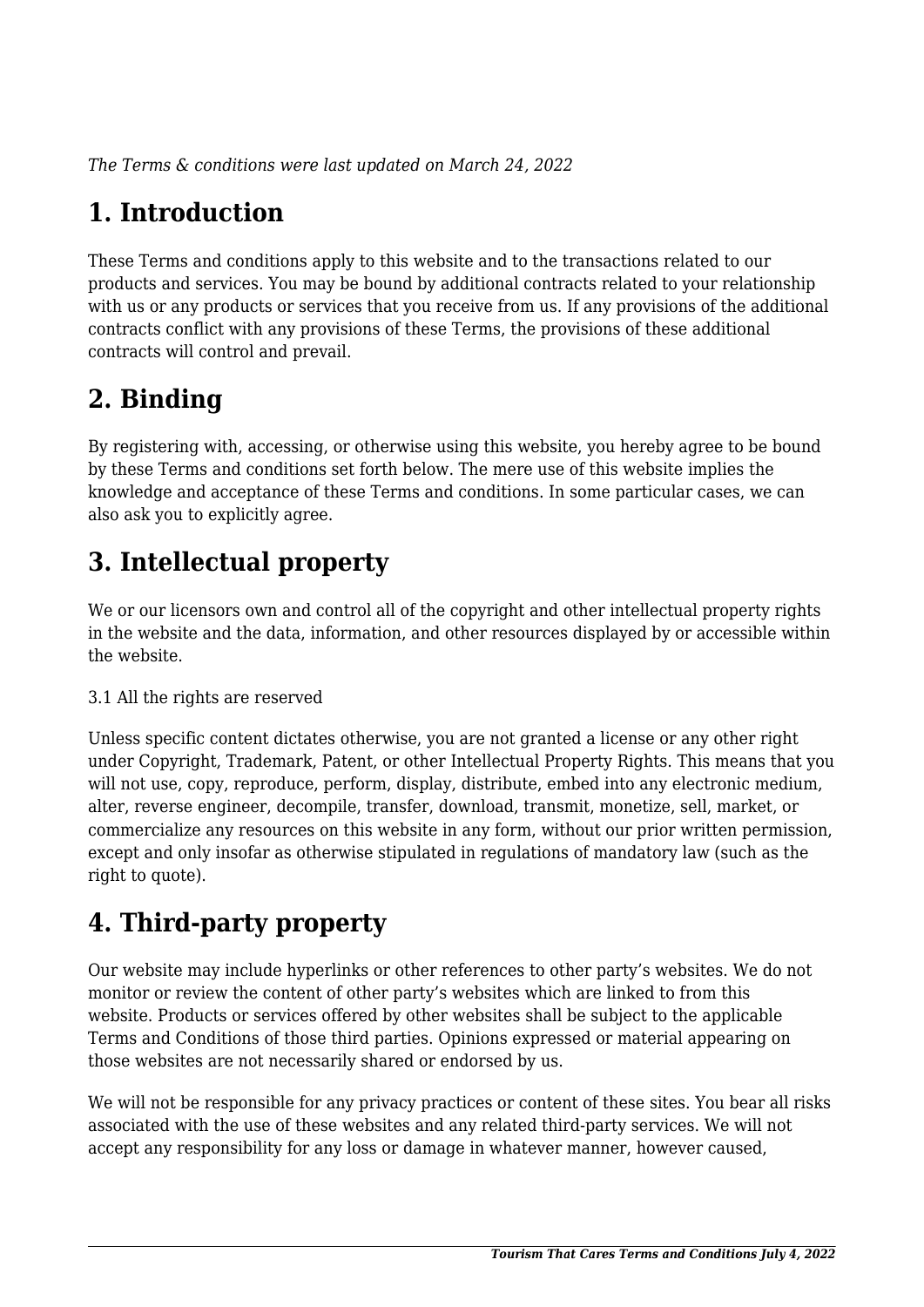resulting from your disclosure to third parties of personal information.

## **5. Responsible use**

By visiting our website, you agree to use it only for the purposes intended and as permitted by these Terms, any additional contracts with us, and applicable laws, regulations, and generally accepted online practices and industry guidelines. You must not use our website or services to use, publish or distribute any material which consists of (or is linked to) malicious computer software; use data collected from our website for any direct marketing activity, or conduct any systematic or automated data collection activities on or in relation to our website.

Engaging in any activity that causes, or may cause, damage to the website or that interferes with the performance, availability, or accessibility of the website is strictly prohibited.

## **6. Idea submission**

Do not submit any ideas, inventions, works of authorship, or other information that can be considered your own intellectual property that you would like to present to us unless we have first signed an agreement regarding the intellectual property or a non-disclosure agreement. If you disclose it to us absent such written agreement, you grant to us a worldwide, irrevocable, non-exclusive, royalty-free license to use, reproduce, store, adapt, publish, translate and distribute your content in any existing or future media.

## **7. Termination of use**

We may, in our sole discretion, at any time modify or discontinue access to, temporarily or permanently, the website or any Service thereon. You agree that we will not be liable to you or any third party for any such modification, suspension or discontinuance of your access to, or use of, the website or any content that you may have shared on the website. You will not be entitled to any compensation or other payment, even if certain features, settings, and/or any Content you have contributed or have come to rely on, are permanently lost. You must not circumvent or bypass, or attempt to circumvent or bypass, any access restriction measures on our website.

## **8. Warranties and liability**

Nothing in this section will limit or exclude any warranty implied by law that it would be unlawful to limit or to exclude. This website and all content on the website are provided on an "as is" and "as available" basis and may include inaccuracies or typographical errors. We expressly disclaim all warranties of any kind, whether express or implied, as to the availability, accuracy, or completeness of the Content. We make no warranty that:

• this website or our content will meet your requirements;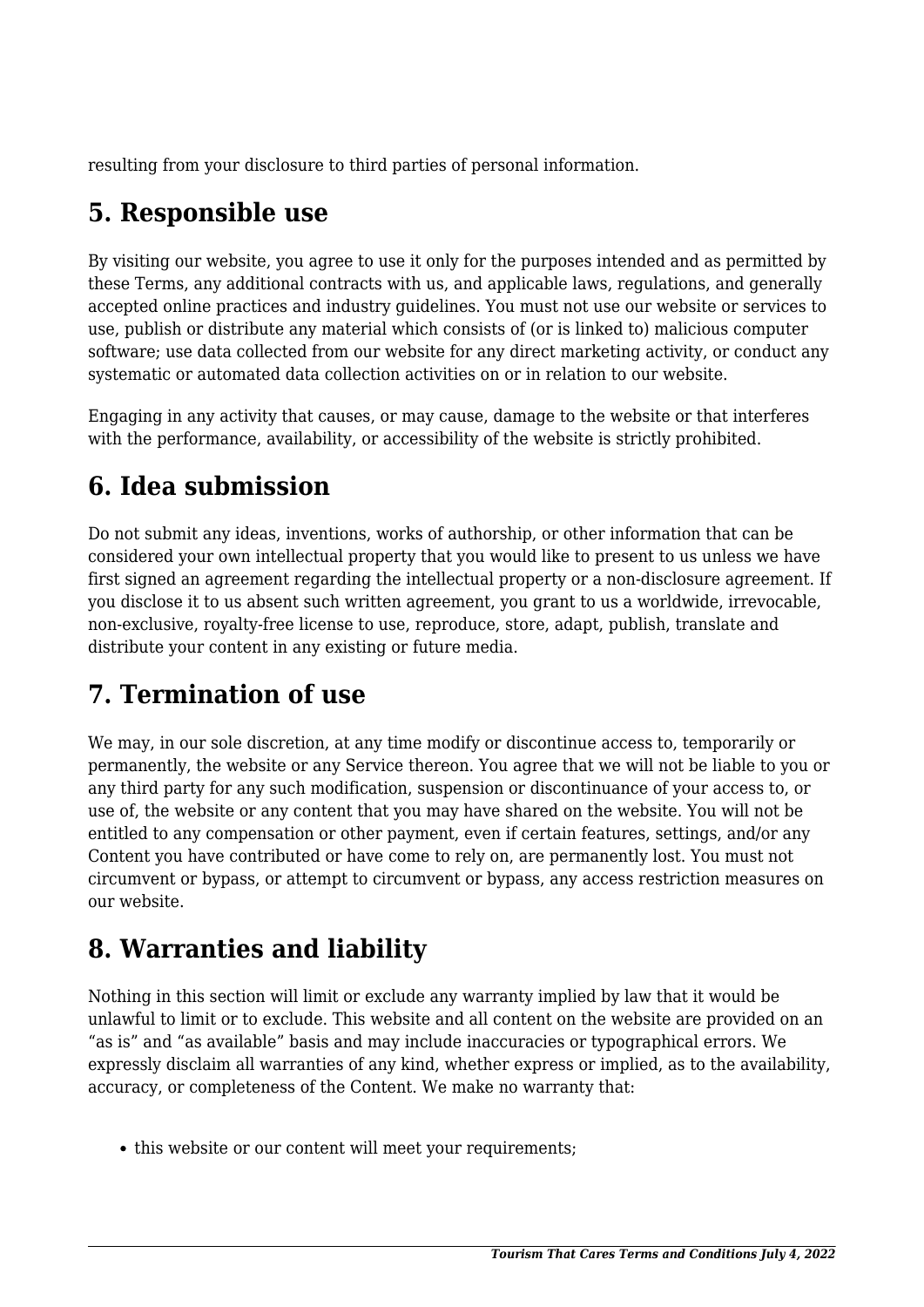this website will be available on an uninterrupted, timely, secure, or error-free basis.

Nothing on this website constitutes or is meant to constitute, legal, financial or medical advice of any kind. If you require advice you should consult an appropriate professional.

The following provisions of this section will apply to the maximum extent permitted by applicable law and will not limit or exclude our liability in respect of any matter which it would be unlawful or illegal for us to limit or to exclude our liability. In no event will we be liable for any direct or indirect damages (including any damages for loss of profits or revenue, loss or corruption of data, software or database, or loss of or harm to property or data) incurred by you or any third party, arising from your access to, or use of, our website.

Except to the extent any additional contract expressly states otherwise, our maximum liability to you for all damages arising out of or related to the website or any products and services marketed or sold through the website, regardless of the form of legal action that imposes liability (whether in contract, equity, negligence, intended conduct, tort or otherwise) will be limited to the total price that you paid to us to purchase such products or services or use the website. Such limit will apply in the aggregate to all of your claims, actions and causes of action of every kind and nature.

## **9. Privacy**

To access our website and/or services, you may be required to provide certain information about yourself as part of the registration process. You agree that any information you provide will always be accurate, correct, and up to date.

We have developed a policy to address any privacy concerns you may have. For more information, please see our **Privacy Statement** and our **[Cookie Policy](https://tourismthatcares.com/cooky-policy)**.

## **10. Export restrictions / Legal compliance**

Access to the website from territories or countries where the Content or purchase of the products or Services sold on the website is illegal is prohibited. You may not use this website in violation of export laws and regulations of South Africa.

## **11. Assignment**

You may not assign, transfer or sub-contract any of your rights and/or obligations under these Terms and conditions, in whole or in part, to any third party without our prior written consent. Any purported assignment in violation of this Section will be null and void.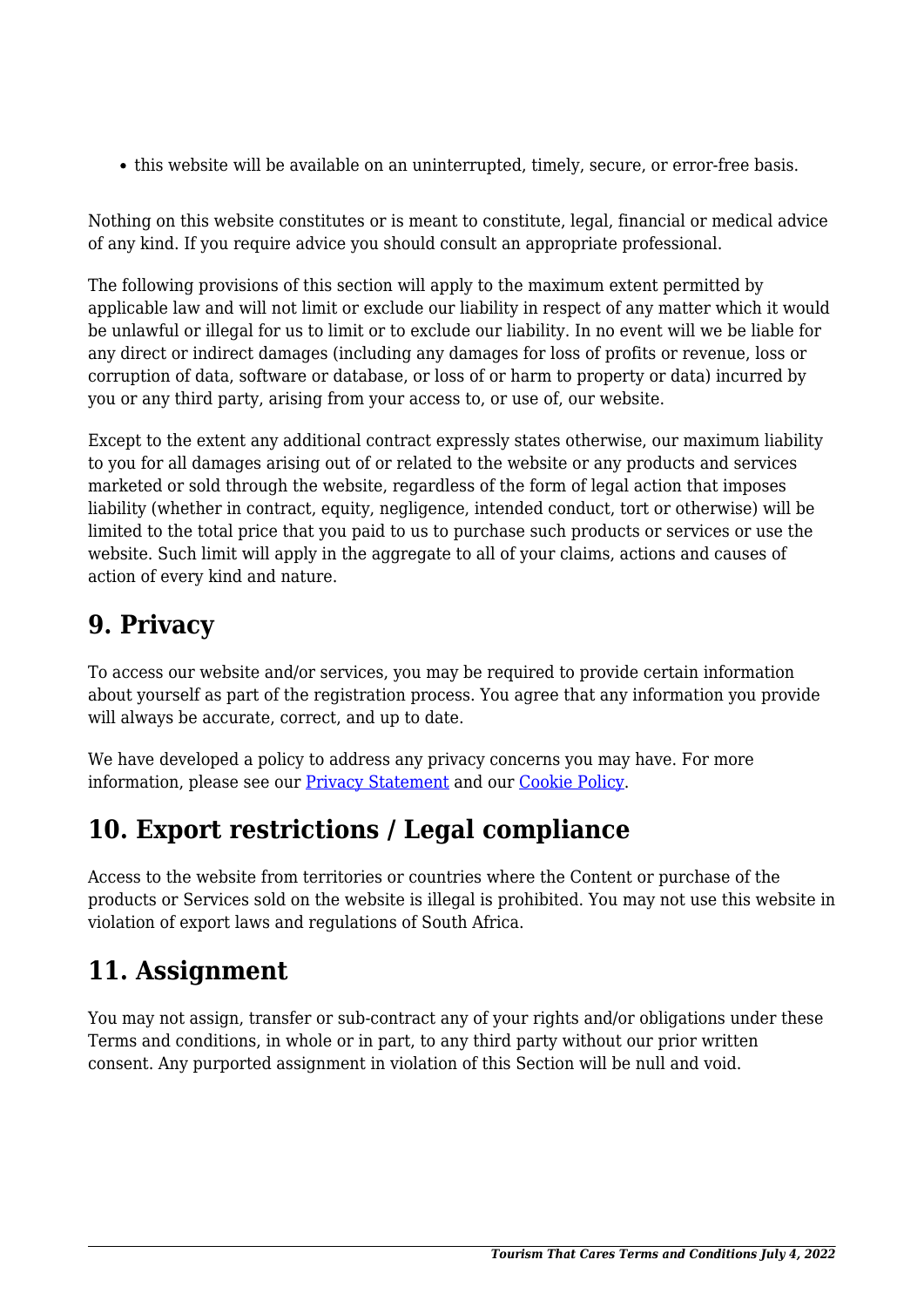## **12. Breaches of these Terms and conditions**

Without prejudice to our other rights under these Terms and Conditions, if you breach these Terms and Conditions in any way, we may take such action as we deem appropriate to deal with the breach, including temporarily or permanently suspending your access to the website, contacting your internet service provider to request that they block your access to the website, and/or commence legal action against you.

#### **13. Force majeure**

Except for obligations to pay money hereunder, no delay, failure or omission by either party to carry out or observe any of its obligations hereunder will be deemed to be a breach of these Terms and conditions if and for as long as such delay, failure or omission arises from any cause beyond the reasonable control of that party.

## **14. Indemnification**

You agree to indemnify, defend and hold us harmless, from and against any and all claims, liabilities, damages, losses and expenses, relating to your violation of these Terms and conditions, and applicable laws, including intellectual property rights and privacy rights. You will promptly reimburse us for our damages, losses, costs and expenses relating to or arising out of such claims.

## **15. Waiver**

Failure to enforce any of the provisions set out in these Terms and Conditions and any Agreement, or failure to exercise any option to terminate, shall not be construed as waiver of such provisions and shall not affect the validity of these Terms and Conditions or of any Agreement or any part thereof, or the right thereafter to enforce each and every provision.

## **16. Language**

These Terms and Conditions will be interpreted and construed exclusively in English. All notices and correspondence will be written exclusively in that language.

## **17. Entire agreement**

These Terms and Conditions, together with our [privacy statement](https://tourismthatcares.com/privacy-policy) and [cookie policy,](https://tourismthatcares.com/cooky-policy) constitute the entire agreement between you and Adrian Lange in relation to your use of this website.